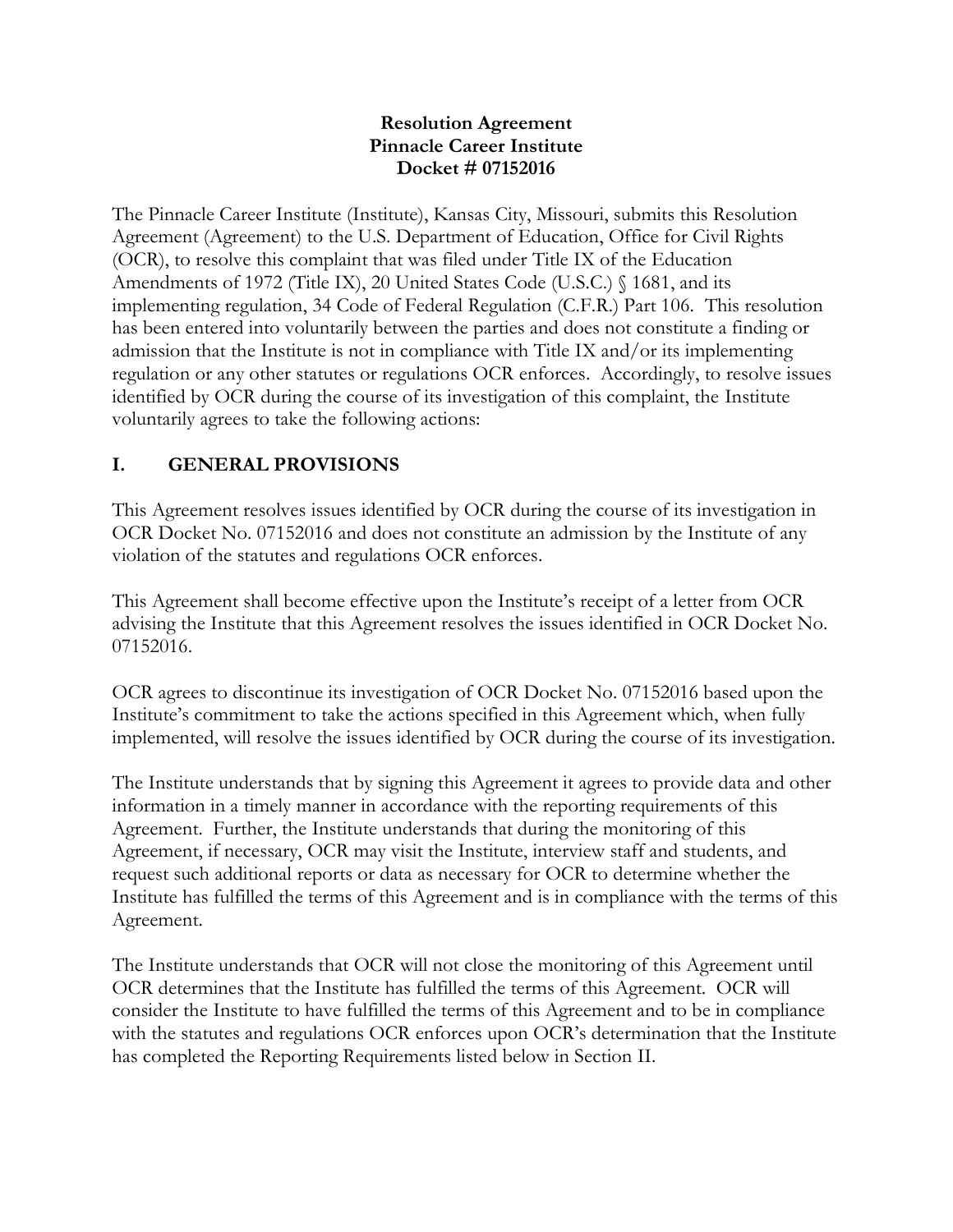The Institute understands and acknowledges that OCR may initiate administrative enforcement or judicial proceedings to enforce the specific terms and obligations of this Agreement. Before initiating administrative enforcement (34 C.F.R. §§ 100.9, 100.10) or judicial proceedings to enforce this Agreement, OCR shall give the Institute written notice of the alleged breach and a minimum of sixty (60) calendar days to cure the alleged breach.

## **II. RESOLUTION PROVISIONS**

# **INDIVIDUAL REMEDIES**

- 1. By April 10, 2015, the Institute will send the Complainant written notification to the Complainant that it will:
	- a) readmit the Complainant to the medical assistant program when she is able to return to the Institute;
	- b) give the Complainant full credit for the hours she completed at the boot camp; and
	- c) give the Complainant full credit for all externship hours she has completed.

REPORTING REQUIREMENT: By April 15, 2015, the Institute will provide OCR documentation that it complied with this item.

## **POLICIES AND PROCEDURES**

2. The Institute will draft revisions to its policies and procedures related to sex-based discrimination prohibited by Title IX to ensure that these policies and procedures include a prohibition against discrimination based on pregnancy or parental status. Specifically, the revisions will conform to the requirements of 34 C.F.R. § 106.40 which provides:

> *(a) Status generally. A recipient shall not apply any rule concerning a student's actual or potential parental, family, or marital status which treats students differently on the basis of sex.*

> *(b) Pregnancy and related conditions. (1) A recipient shall not discriminate against any student, or exclude any student from its education program or activity, including any class or extracurricular activity, on the basis of such student's pregnancy, childbirth, false pregnancy, termination of pregnancy or recovery therefrom, unless the student requests voluntarily to participate in a separate portion of the program or activity of the recipient.*

*(2) A recipient may require such a student to obtain the certification of a physician that the student is physically and emotionally able to continue participation in the normal education program or activity so long as such a certification is required of all*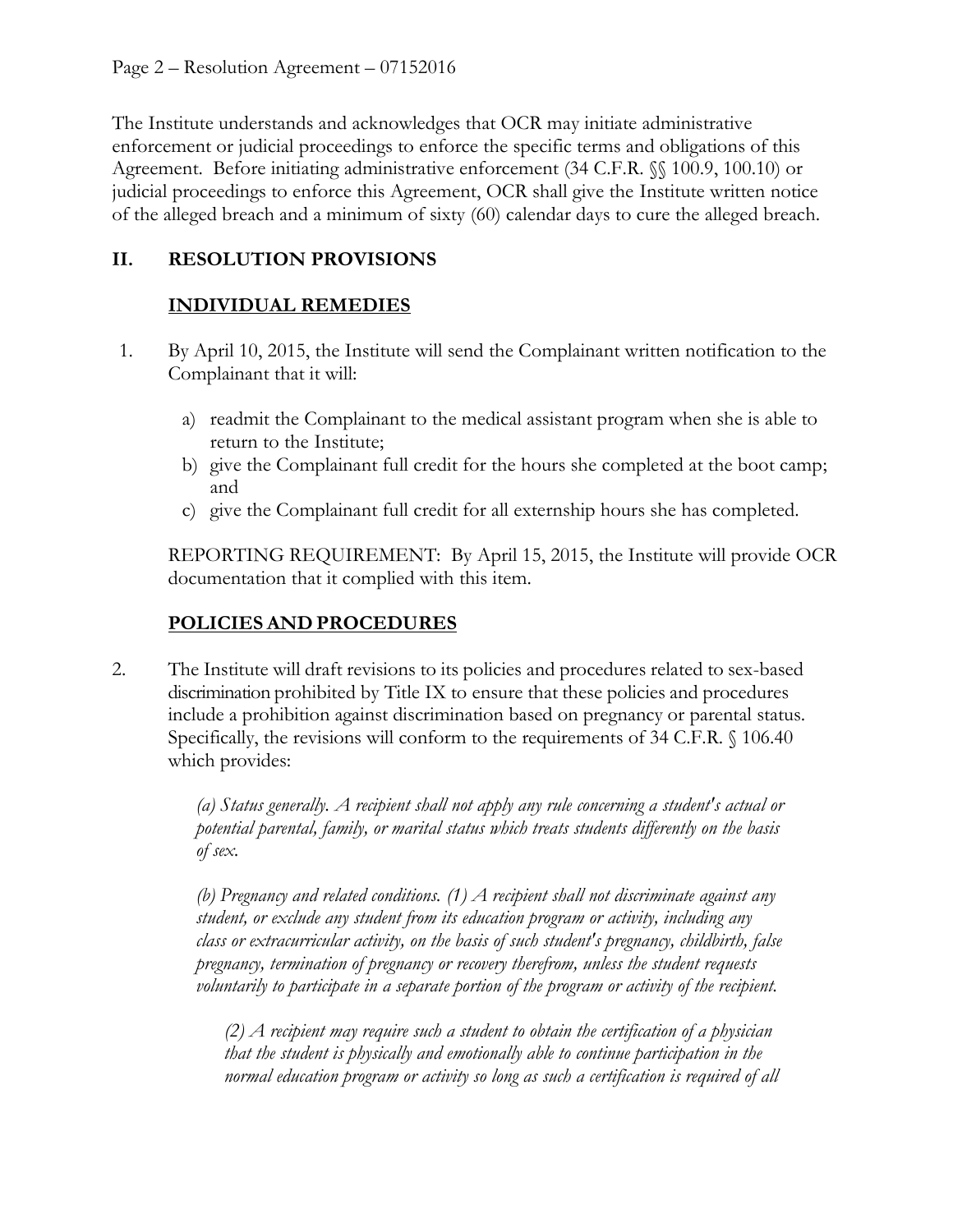*students for other physical or emotional conditions requiring the attention of a physician.* 

*(3) A recipient which operates a portion of its education program or activity separately for pregnant students, admittance to which is completely voluntary on the part of the student as provided in paragraph (b)(1) of this section shall ensure that the instructional program in the separate program is comparable to that offered to non-pregnant students.* 

*(4) A recipient shall treat pregnancy, childbirth, false pregnancy, termination of pregnancy and recovery therefrom in the same manner and under the same policies as any other temporary disability with respect to any medical or hospital benefit, service, plan or policy which such recipient administers, operates, offers, or participates in with respect to students admitted to the recipient's educational program or activity.* 

*(5) In the case of a recipient which does not maintain a leave policy for its students, or in the case of a student who does not otherwise qualify for leave under such a policy, a recipient shall treat pregnancy, childbirth, false pregnancy, termination of pregnancy and recovery therefrom as a justification for a leave of absence for so long a period of time as is deemed medically necessary by the student's physician, at the conclusion of which the student shall be reinstated to the status which she held when the leave began.*

REPORTING REQUIREMENT: On or before May 29, 2015, the Institute will submit to OCR for review and approval its proposed revisions of its policies and procedures related to sex discrimination under Title IX.

After receiving approval of the revised policies and procedures, the Institute will adopt the revised policies and procedures within thirty (30) calendar days of approval from OCR.

#### **NOTICE OF REVISED POLICIES AND PROCEDURES**

3. After adoption of the revised policies and procedures, the Institute will provide all students and employees with written notice regarding the revised policies prohibiting sex discrimination under Title IX on the basis of pregnancy or parental status. At a minimum, the Institute will make this notification through the Institute's website, electronic mail messages to employees and students, as well as by any other additional means of notification the Institute deems effective to ensure that the information is widely disseminated.

REPORTING REQUIREMENT: Within 30 days from the adoption of the revised policies and procedures required above, the Institute will provide OCR with